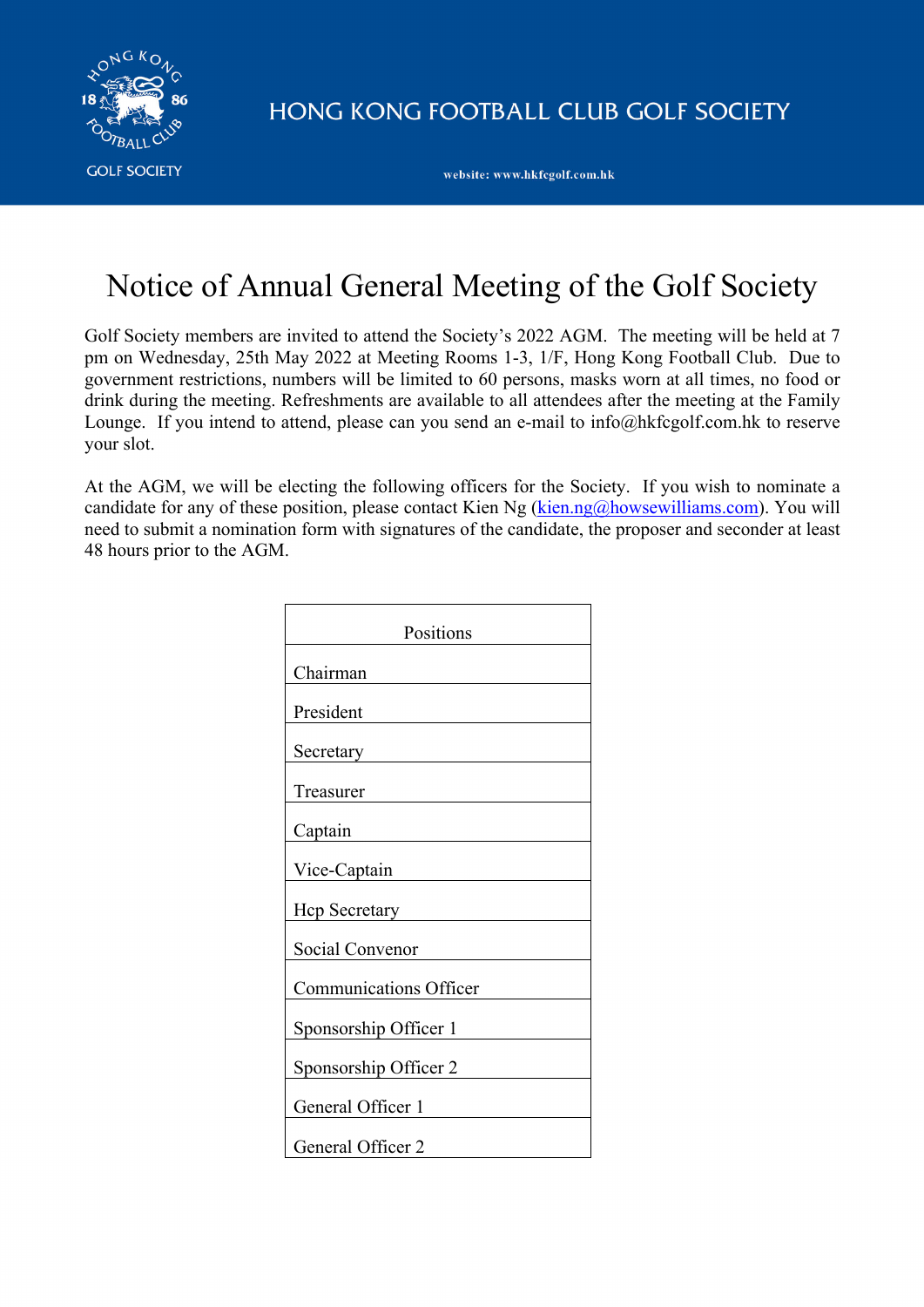

# HONG KONG FOOTBALL CLUB GOLF SOCIETY

website: www.hkfcgolf.com.hk

#### **Annual General Meeting**

# **Wednesday, 25 May 2022**

#### **AGENDA**

- 1. Confirmation of previous minutes
- 2. Matters Arising from Last AGM
- 3. Chairman's Report
- 4. Treasurer's Report
- 5. Event Organizer's Report
- 6. Captain's Report
- 7. Social Convenor's Report
- 8. Election of Officers
- 9. AOB

# Current list of proposed candidates

| Position                      | Candidate              | Proposer     | Seconder     |
|-------------------------------|------------------------|--------------|--------------|
| Chairman                      | Phil Head              | Ian Petersen | Kien Ng      |
| President                     | Ian Petersen           | Phil Head    | Kien Ng      |
| Secretary                     | Kien Ng                | Phil Head    | Ian Petersen |
| Treasurer                     | Jim Suttie             | Phil Head    | Kien Ng      |
| Captain                       | Andrew Wood            | Phil Head    | Kien Ng      |
| Vice-Captain                  | Terry Wright           | Phil Head    | Kien Ng      |
| Handicap Sec                  | Jean Paul Cuvelier     | Phil Head    | Kien Ng      |
| Social Convenor               | <b>Jonny Brock</b>     | Phil Head    | Kien Ng      |
| <b>Communications Officer</b> | Dallas Reid            | Phil Head    | Kien Ng      |
| Sponsorship Officer 1         | <b>Heather Deayton</b> | Phil Head    | Kien Ng      |
| Sponsorship Officer 2         | Chris Meecham          | Phil Head    | Kien Ng      |
| General Officer 1             | Philip Nunn            | Phil Head    | Kien Ng      |
| General Officer 2             | Peggy Wong             | Phil Head    | Kien Ng      |